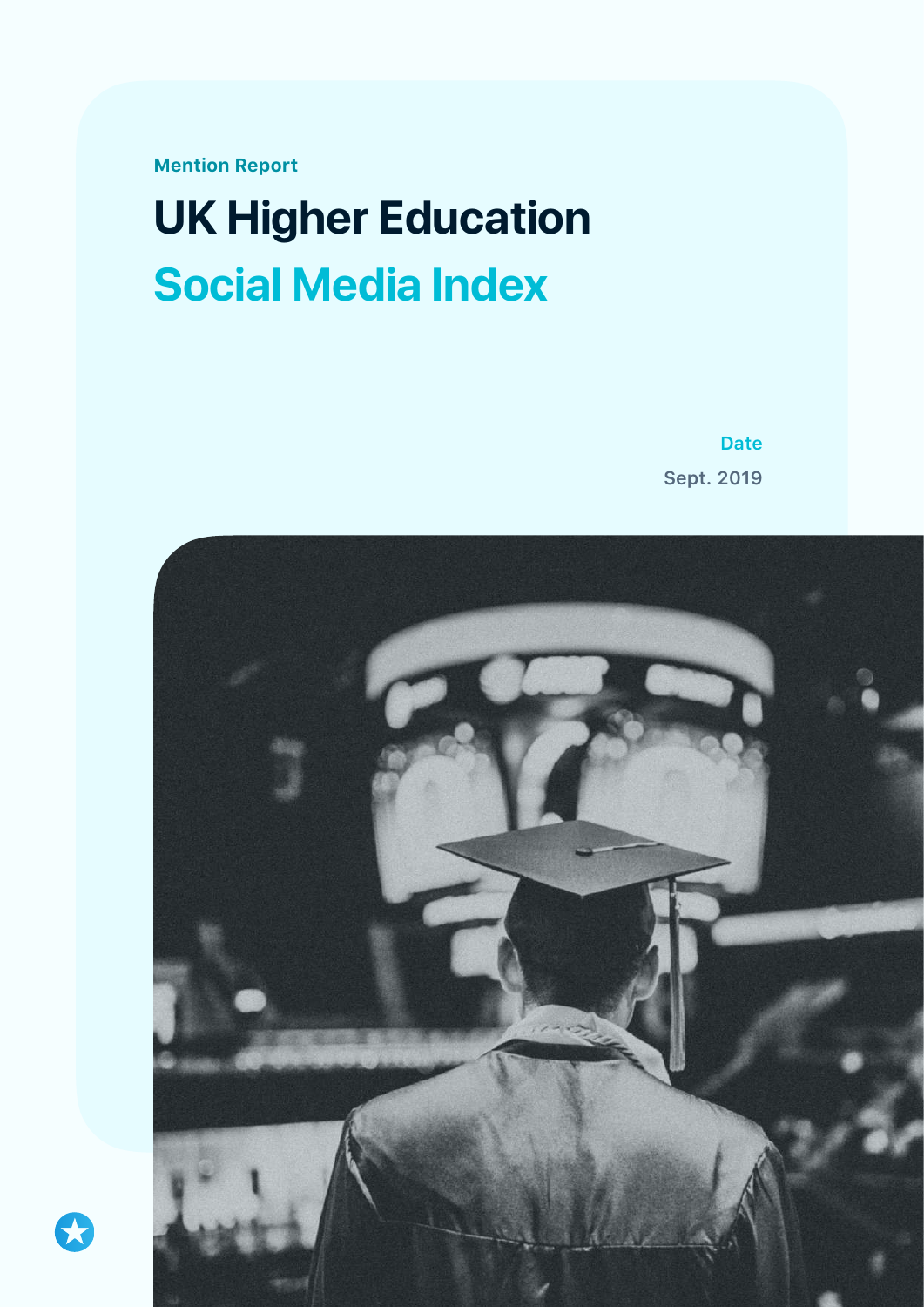# **Social Media Index .**

We tracked and monitored online conversations about the top-tier, mid-tier and low-tier universities across the United Kingdom to deliver social media insights around topics such as clearing, international presence and recruitment.

With college applicants today relying on social media to learn about the universities they're considering applying to, it is imperative that higher education institutions build a strong social media strategy.

Interested in learning more about developing a seamless social media strategy for your university? Download the **[Guide to Social Media Management](https://info.mention.com/en/hied-social-media-guide)  [for Higher-Education Institutions](https://info.mention.com/en/hied-social-media-guide)**.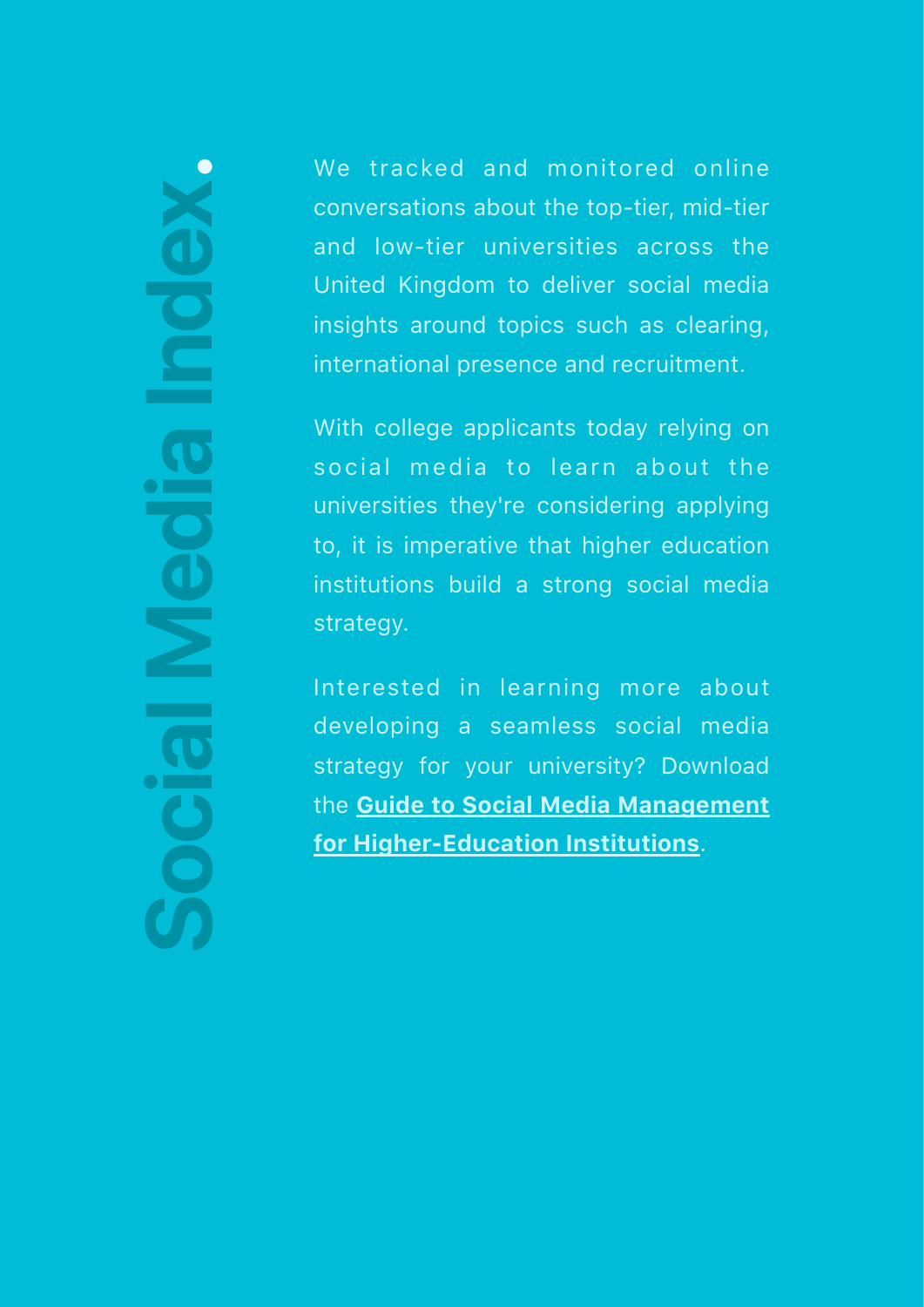

## **Which universities led the conversation around clearing on Twitter**

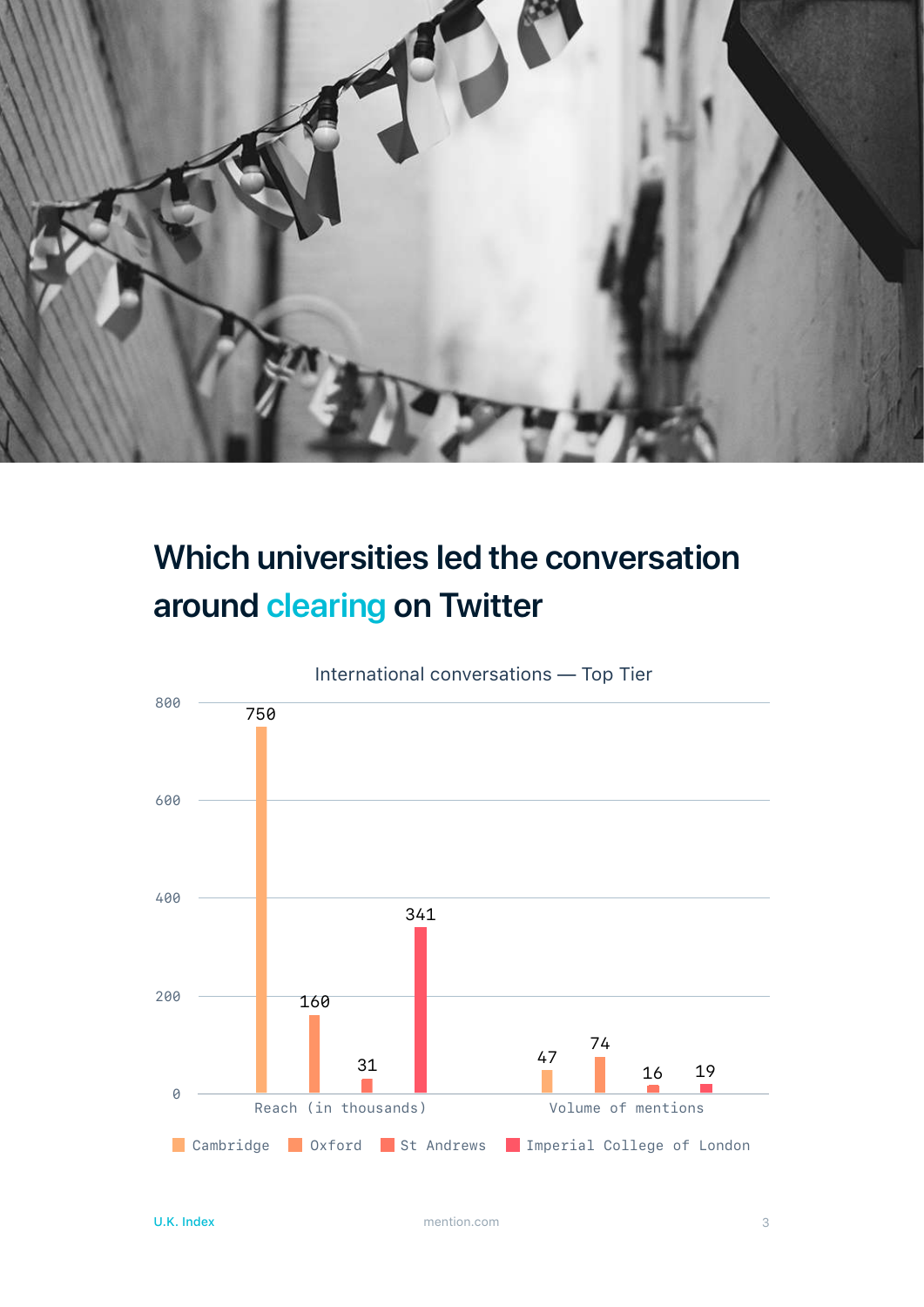



Top 3 universities dominating international conversations in term of *reach* across Twitter include Cambridge University, Cardiff University, and Northampton University.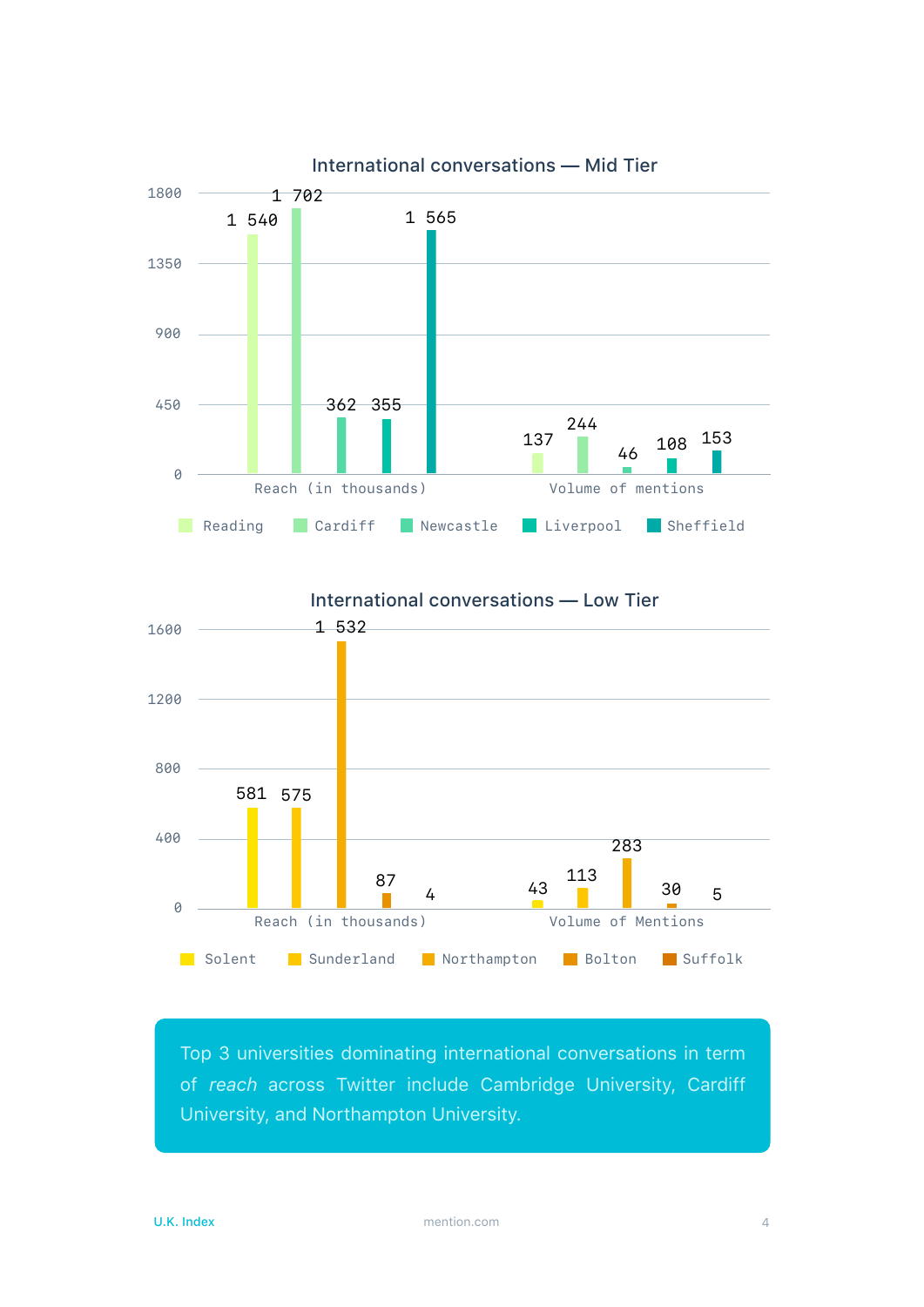

### **Which universities led the conversation around clearing on Twitter**

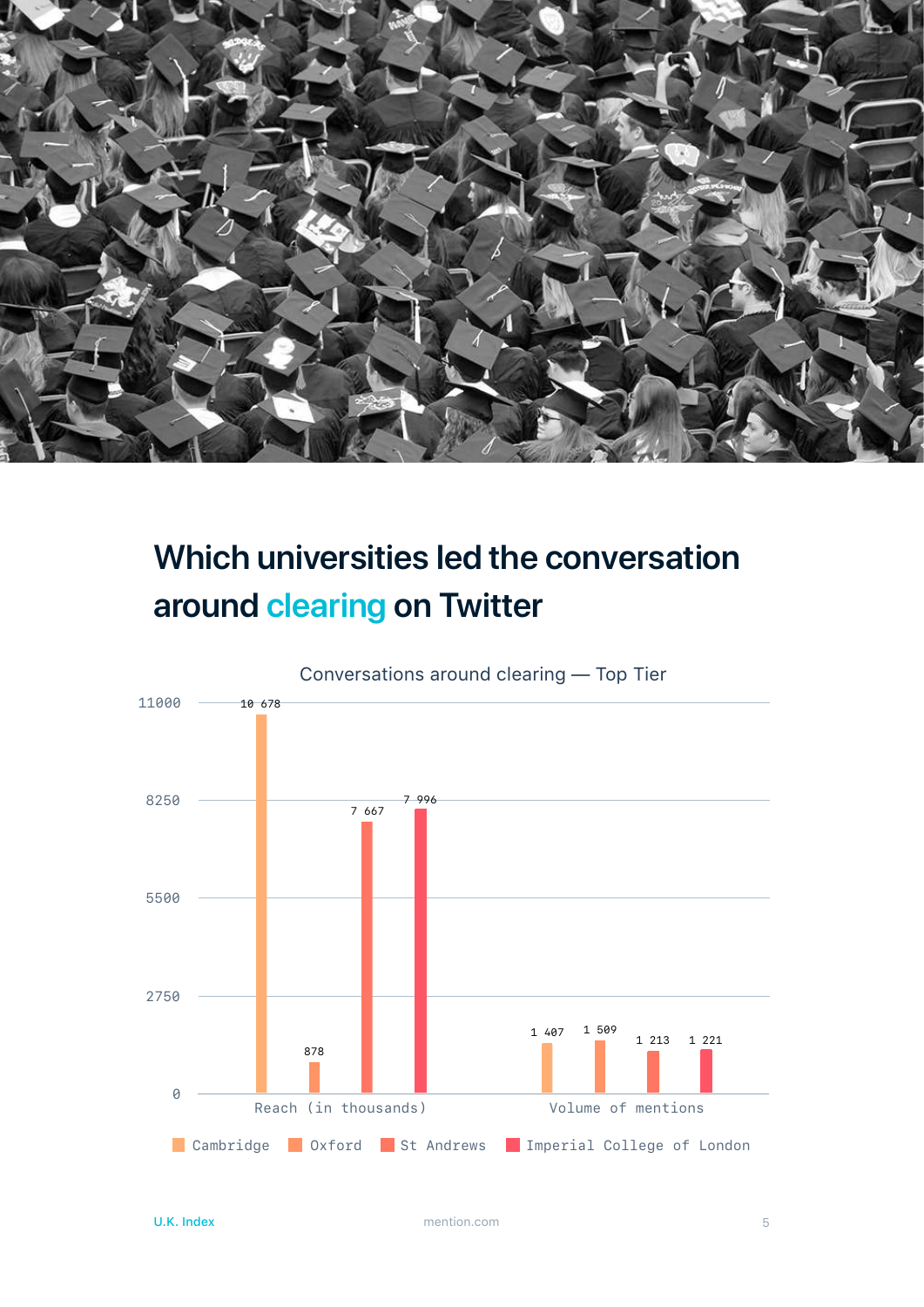

Conversations around clearing — Mid Tier

Top 3 universities from each tier dominating conversations about the clearing process are Cambridge University, Cardiff University, and Northampton University.

Solent Sunderland Northampton Bolton Suffolk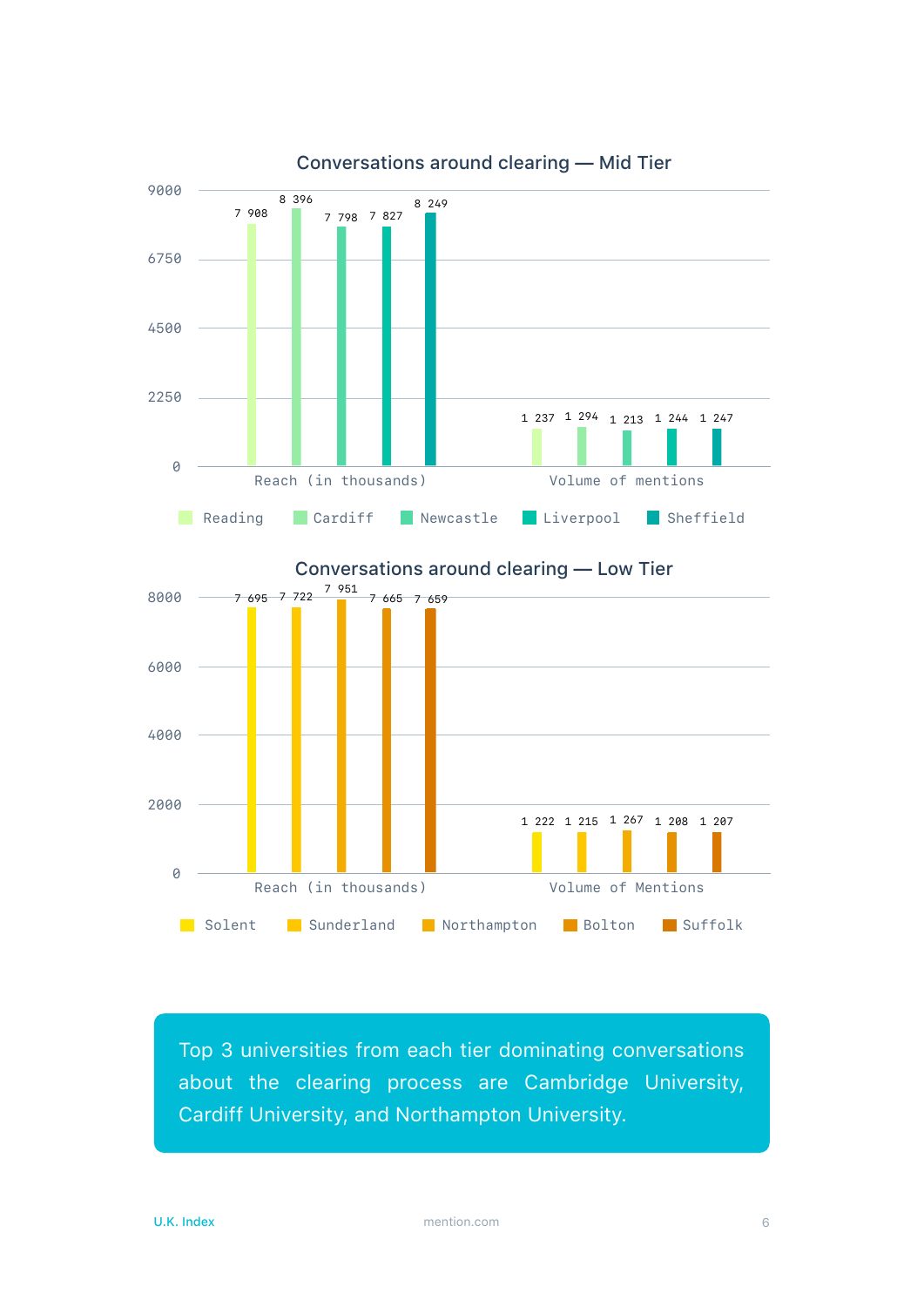

### **Top sources where conversations about clearing are happening**



Blogs (17.3%) are the second most p o p u l a r c h a n n e l, behind Twitter - for conversations involving the *clearing process*. It's more than Facebook, Instagram and forums when it came to conversations about the clearing process.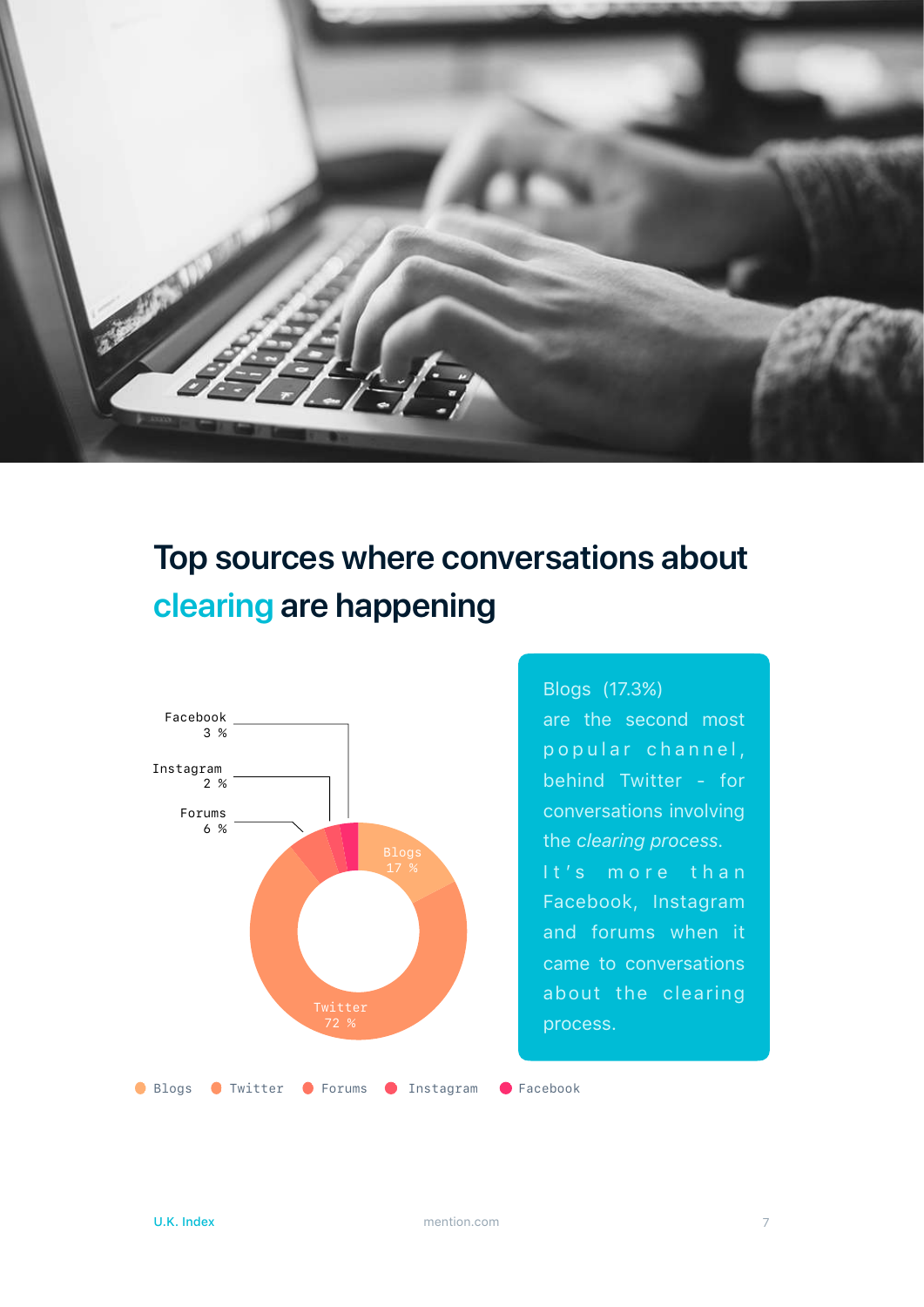### **Top 10 locations for conversations about admissions and recruitment**



Without the US, accounting for 78% of the mentions.

Germany and India are dominating over 40% of online conversation about UK universities.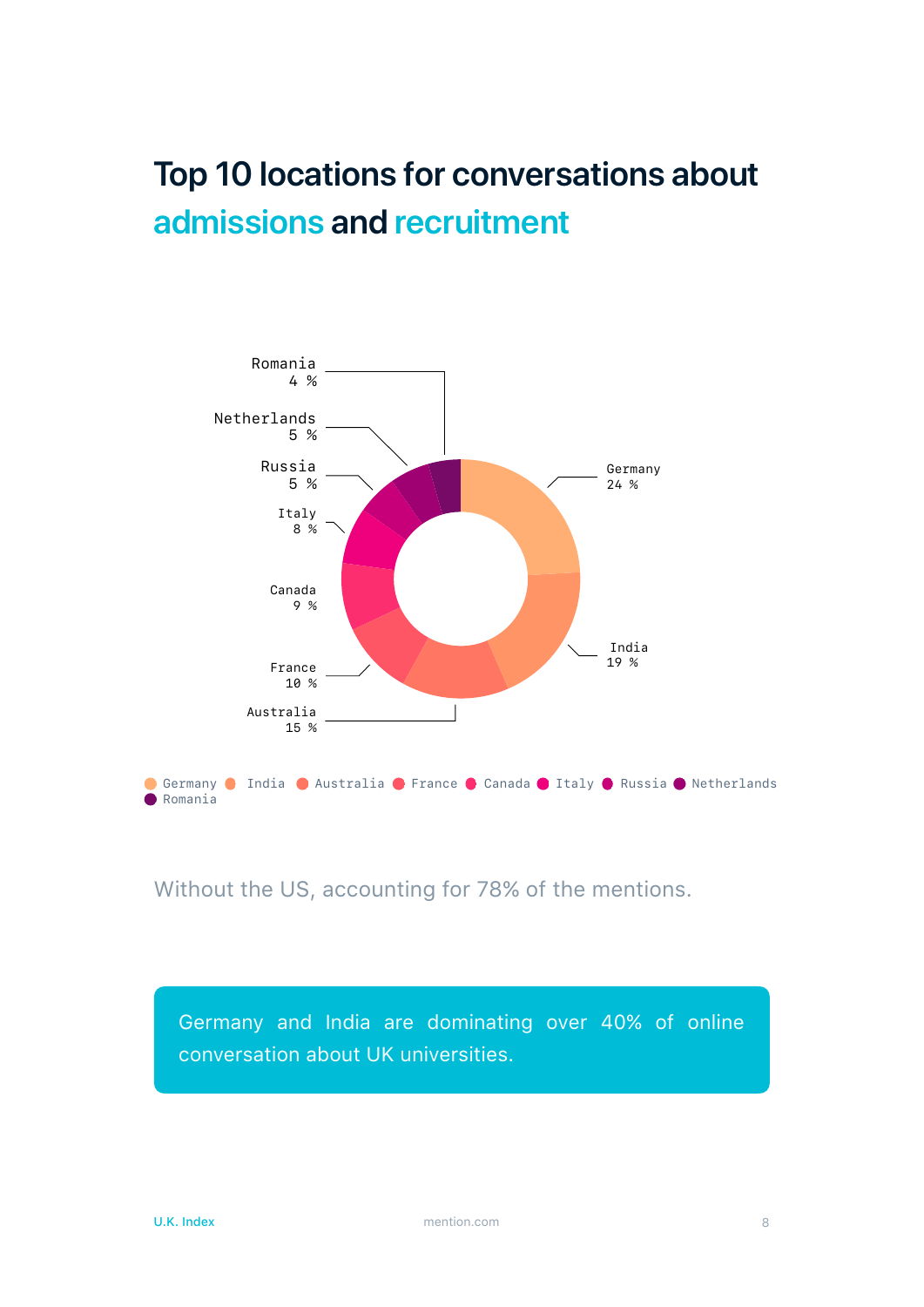**To learn more on the topic, download the Guide to social media management for [HigherEd Institutions](https://info.mention.com/en/hied-social-media-guide)**



**Definitive Guide to Social Media Management for Higher Education Institutions** 

> Date Sept. 2019



### **[Download it here.](https://info.mention.com/en/hied-social-media-guide)**